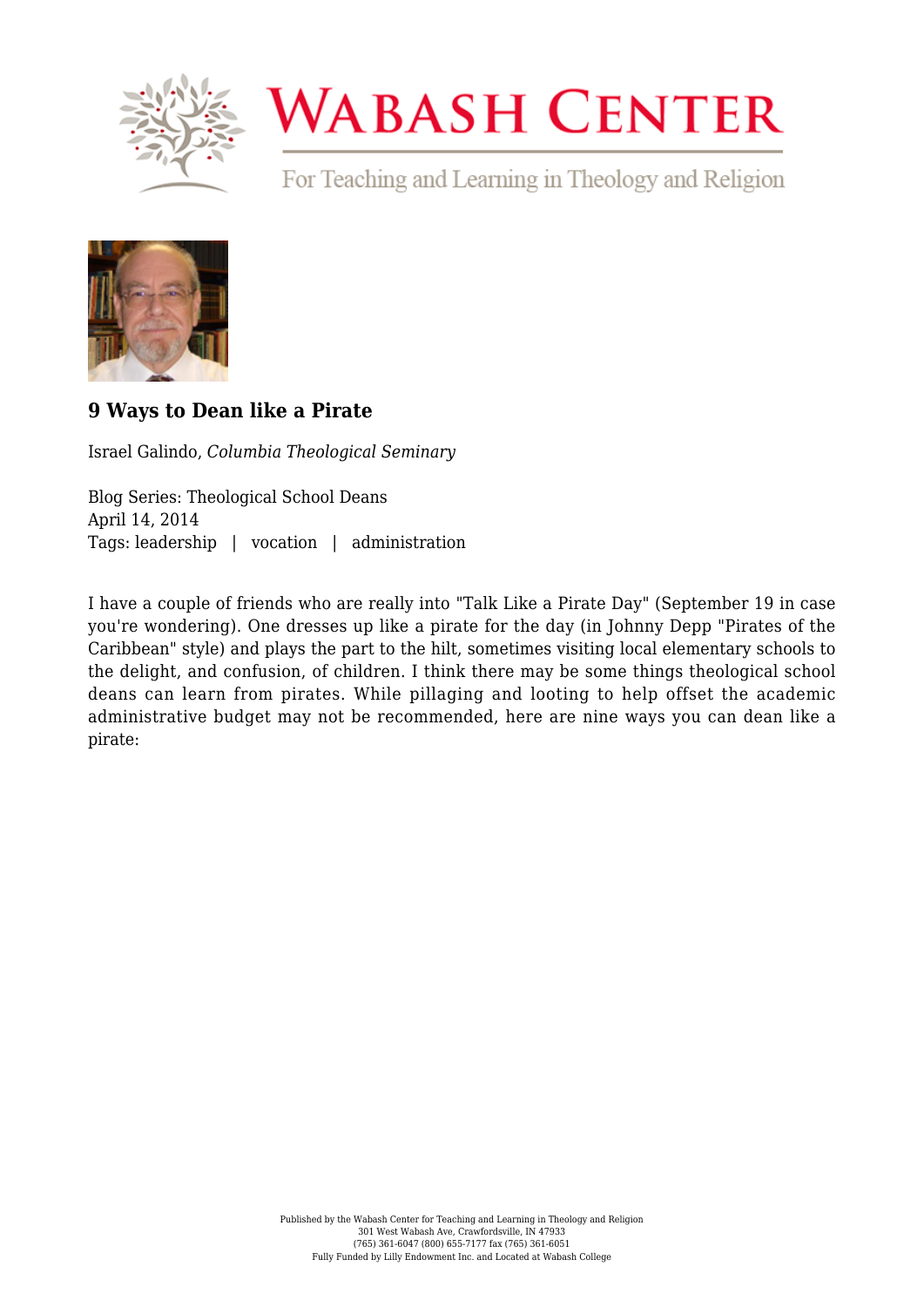

**Look the part and act the part.** Many deans suffer from the "Impostor Syndrome" when they first take the job. Some humbler souls have difficulty being "first among equals" with faculty colleagues. Some feel uneasy with the deference given to them that comes with the office. It is worth remembering, however, that deans are academic leaders, and leadership has more to do with what the system needs of its leader and less about any insecurities one may have about playing the role. And, it can't hurt to literally dress the part of the office, which can call for gravitas and decorum. One faculty member was overheard saying of his dean, "I never can tell if he's working or going to the gym."

**Treat Faculty as Mateys, but don't forget you're the First Mate.** Faculty members are smart, some are experts in their field, but they tend not to be "smart" about the larger picture of the institution: how the organization works, the minutia of accreditation issues, the critical roles played by non-teaching and support staff, or the interrelated, the necessary expedience of political relationships, and the interconnected nature of the curriculum and its impact on everything from student recruitment and retention to the economics of the institution. On occasion, a faculty member will forget they are also employees of the institution, believing themselves to be "free agents." One dean noted of his Faculty, "Individually, they're some of the smartest people around, but in times of high anxiety, their collective IQ can drop 20 points." Treat Faculty with respect, strive to remove obstacles to their work of scholarship and teaching, but accept the liability that comes with needing to be liked above being an effective educational leader. Remember what author Henry Cloud says to leaders, "You are ridiculously in charge."

**Prepare for turbulent waters and storms.** Theological schools are institutions that are sensitive to shifts in the larger environment. It is apropos they've been called the canaries in the mine shaft of higher education. For deans, the job can sometimes feel like going from one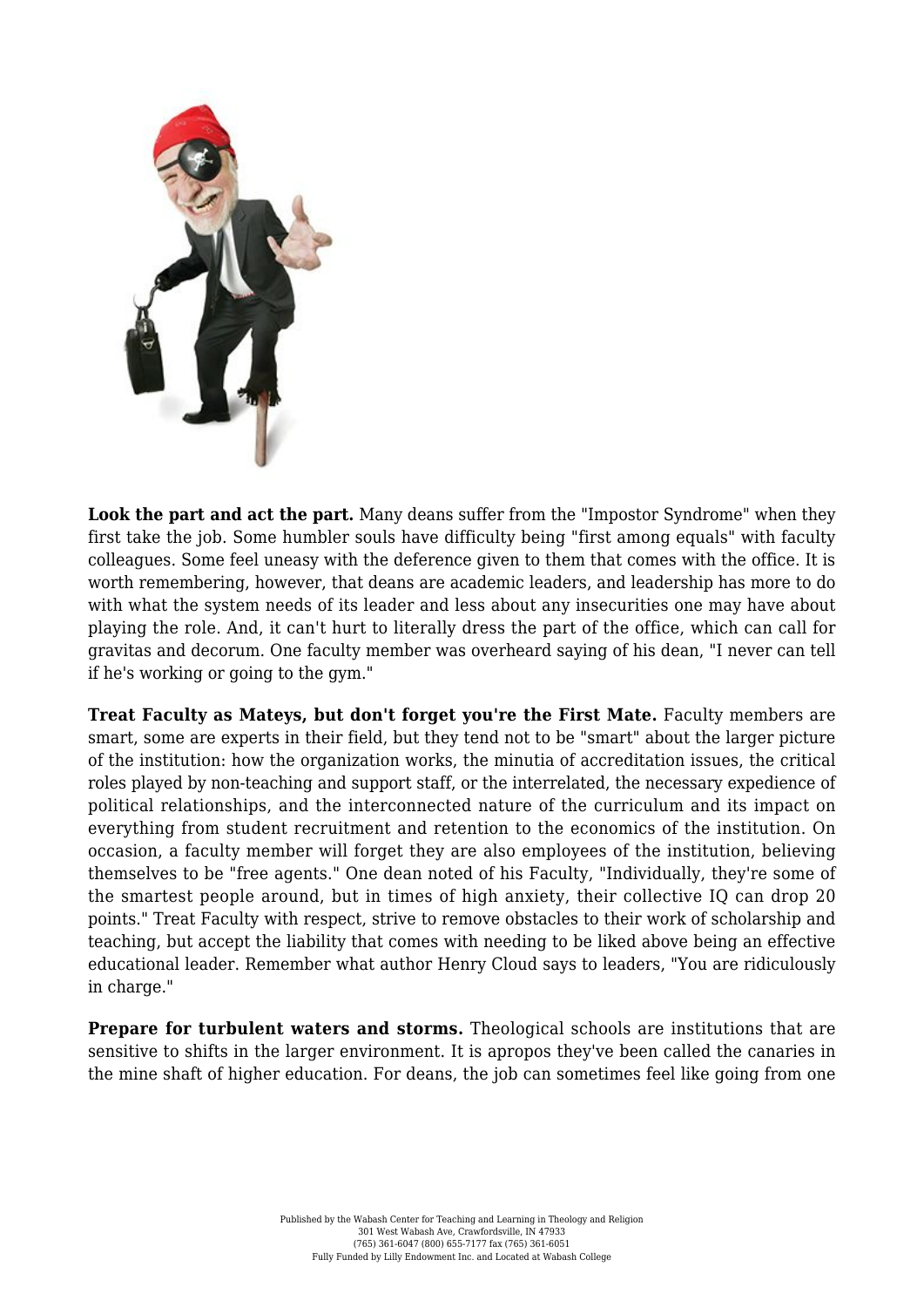small crisis to another, but you can also count on facing at least one major storm during your tenure--institutional financial distress, employee or faculty dismissals, faculty revolts, lawsuits, accreditation notations, conflicts with the President and/or Board members, all loom just over the horizon. Anticipate the storms. You'll not only need to manage yourself, but also provide leadership for others in the system to weather the storm.

**Keep things shipshape.** Quality control, accreditation compliance, and maintaining institutional, programmatic and personal integrity all fall within the dean's charge. Effective educational leaders know that everything matters--"small details" are ignored at your peril. Every accommodation to a plea for exemption from policy has an unintended consequence. Keeping things shipshape is not sexy, and no one will thank you for it. But when its neglect starts causing problems, you'll be the one at whom people point fingers, and rightly so.

**Keep the wind in your institutional sails.** Every once in a while, get up on the crow's nest and look out over the horizon to gain perspective. Suck in a lungful of sea air to clear your mind and let the vista inspire you. Invest in your own professional development as dean, and insist on a faculty culture and ethos that values professional development of your teaching faculty and of your staff. At the end of the decade the theological institutions that will be thriving will be the ones who have been imaginative enough to change, fleet enough to do so, and who have had the visionary leaders to get them there.

**Seek a safe harbor during attacks and times of stress.** During your tenure as dean you can count on at least one instance of being under attack. Get a coach or support system to help you manage stress and anxiety. Stay close to your president, who should be an ally. Remember that 90% of the problems you'll face will not about you personally, they just come with the job. Maintain a real life, cultivate your spirituality, practice grace.

**The Plank.** Deans need to guard against toxic attitudes and behaviors from staff and Faculty for the welfare of the school. It is likely that during your tenure you'll need to address personnel issues that call for dismissal of underfunctioning, underperforming, misfit, insubordinate, or acting out staff or faculty members. When things get to the point where a parting of ways becomes the right thing to do, deans need to accept it's appropriate to help someone walk the plank.

**Check your compass often.** In the midst of the daily barrage of administrivia to which deans must give attention, it's important to check your compass to make sure you're headed in the right direction. Will all your activities, plans, and meetings help move you toward your institutional goals? Does your curriculum help your students move in the right vocational direction? Do your metrics provide the correct waypoints to get you where you are going? Is your institution headed in the right direction?

**Create your treasure map.** Working for mere survival is not enough, though that can seem to fill most days for an institution under duress. But people need something higher than keeping the boat afloat to get up in the morning. Everyone on board needs to have a sense of purpose.